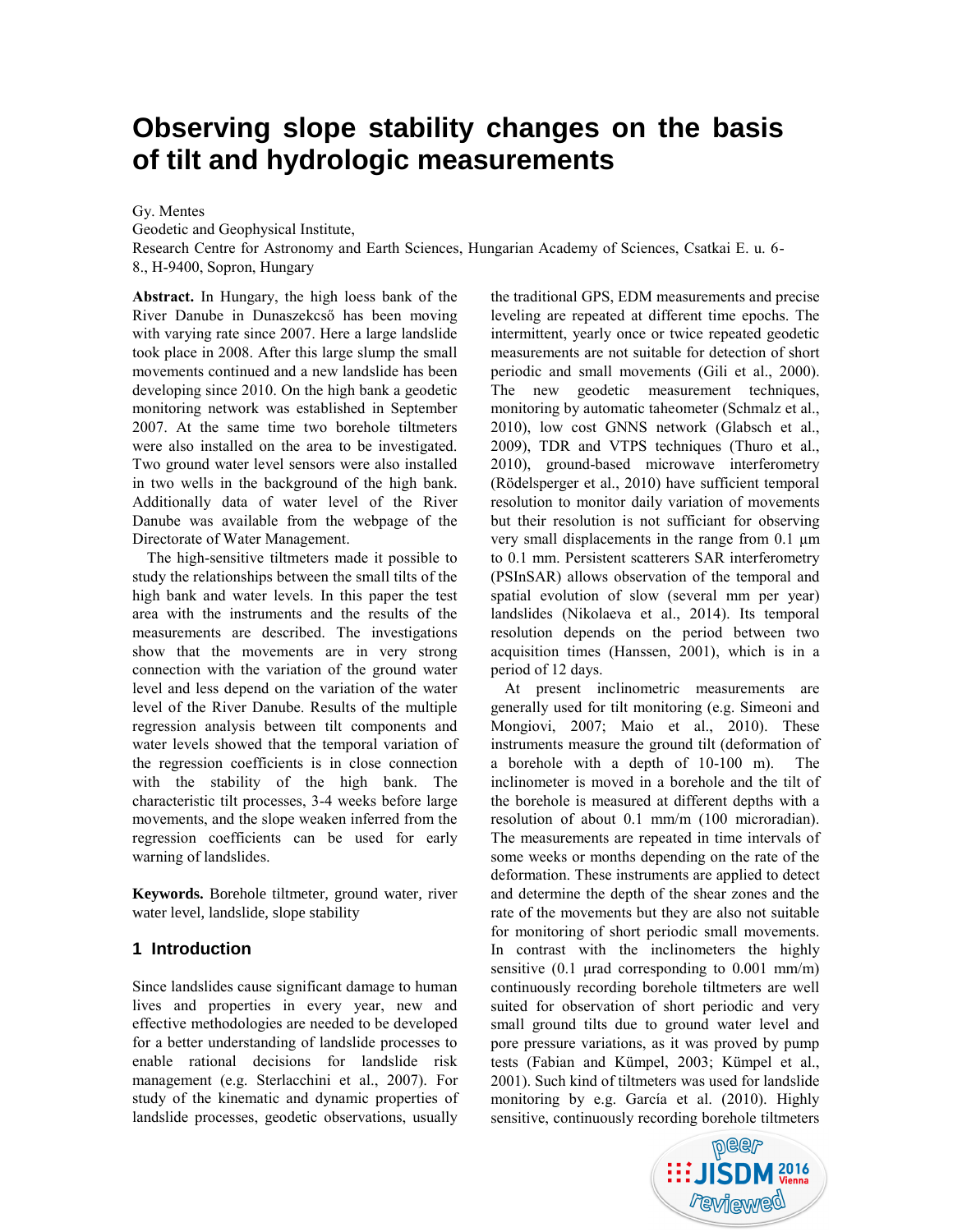and extensometers provide more information about the landslide movements than the intermittent measurement techniques. They make possible to seek for quantitative connections between streambank movements and hydrological, meteorological processes (stream stage, ground water table variations and precipitation events), which are in connection with the slow seepage material transport from the basal to the river and the river erosion of the basal material. The direct effect of hydrological processes onto movements and deformations of landslide prone areas were barely investigated till now. To show the applicability of highly sensitive, continuously recording tiltmeters for understanding the effect of different agents on evolution of landslides, in this paper the possible quantitative relationships between tilts of the high loess bank of the River Danube and the variation of the water level of the river and the ground water table, are investigated by borehole tiltmeters on the high loess bank of the River Danube at Dunaszekcső. The earlier results of the tilt measurements were published by Mentes and Bányai (2014), Mentes (2015) and Mentes et al. (2015). In this paper the newest results are demonstrated.

## **2 Test site**

The high (30-60 m) loess walls along the right side of the River Danube are prone to landslides. One of the dangerous landslides occurred in Dunaszekcső on 12 February 2008. Dunaszekcső is situated about 20 km towards north from the southern board of Hungary. Figure 1 shows the location (left lower corner) and the Digital Terrain Model of the test site. The geologic structure of the high bank at Dunaszekcső and in its surroundings is described by Újvári et al. (2009) in detail.

## **3 Methods**

The tilt of the loess wall was measured by the highly stable and sensitive Model 722A borehole tiltmeters produced by Applied Geomechanics Inc (1991). This instrument has a dual-axis tilt sensor and a built-in temperature sensor which is used for the measurement of the borehole temperature. The resolution of the tilt and temperature sensors is 0.1 µrad and 0.1 °C, respectively (Applied Geomechanics Inc., 1991). Two borehole tiltmeters

were installed on the high bank in 2007. One tiltmeter (T1) was installed on the stable and the other instrument (T2) on the unstable part of the high wall as it is shown in Fig. 1. The instruments are placed in boreholes with a depth of 2.5 m and they are oriented so that their  $+x$  axes point to the east and their +y axes to the north. The installation of the tiltmeters is described by Mentes et al. (2012) in detail. Tilt measurements are carried out since October 2007. Two ground water table gauges were installed at locations GW1 (in October 2009) and GW2 (in March 2010). GW1 is located ca. 100 m west of the sliding block, while GW2 is situated approximately 200 m south of GW1 at a slightly lower height (see Fig. 1). Tilt, borehole, air temperature and ground water level data were recorded hourly while water level data of the River Danube was available daily. The tilt and ground water data were downloaded from the data loggers when the batteries were changed every 40-50 days. Daily water level data of the River Danube is measured relative to the zero point of the water gauge, which has a height of 79.92 m above the Baltic Sea. This data has been downloaded from the publicly available website of the Directorate of Water Management (www.vizugy.hu, last accessed: 10 May 2015).



**Fig. 1** Location of the test site in Hungary (left lower corner) and the Digital Terrain Model (DTM) of high loess bank with the location of the instruments. T1 and T2 denote the borehole tiltmeters on the stable and on the moving part of the high bank, respectively. GW1 and GW2 show the locations of the ground water table sensors. Black lines denote the cracks between the stable and moving parts. Red circles are geodetic control points.

To get a quantitative insight into the effect of the ground and river water level variations on the high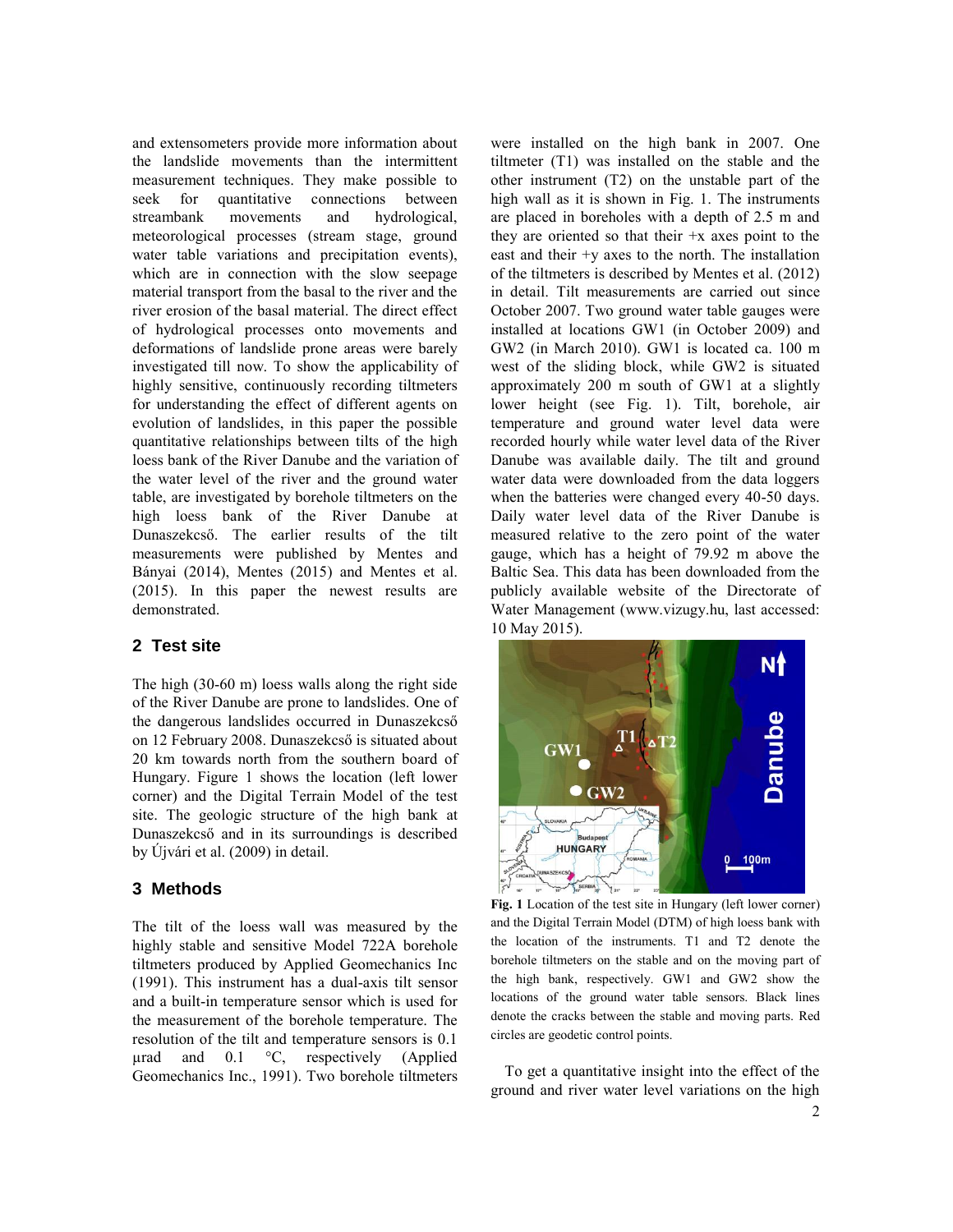bank tilts, the tilt data series were subjected to Multivariable Regression (MVR) analysis. Data processing was carried out by the ORIGIN 9.1 (2014) program.

#### 4 Results

Figure 2 shows the tilts of the stable (T1) and unstable (T2) part of the high bank between 8 November 2007 and 12 February 2008. In this period the stable part of the high bank is tilting slowly to the west and to the south (T1E and T2N are going in negative direction). The unstable part of the high bank is tilting intensively to the east and to the south (T2E is going in positive and T2N to negative direction). The tilt of the unstable part accelerated from 20 December 2007 and the unstable part began to subside slowly with large alternating tilts (this part is deleted from Fig. 2. since the tilts were higher than the measuring range of the tiltmeter.). After these large tilts the direction of the tilt changed to an intensive tilt to the west till the large slump on 12 February 2008. The tiltmeter T2 slide down together with the unstable part and recorded the slide within its measuring range as it can be seen in Fig. 2. The large tilt values and the tilt direction change are in connection with the decreased and lost stability of the high bank and could be served as a precursor of the landslide.

After the large mass movement on 12 February 2008, the tiltmeter T2 on the sliding block went beyond its measurement range and must have been re-installed in a new borehole. Tilt measurements by this tiltmeter were started in November, 2009 and continued till May, 2010, since the tilts were higher than the measuring range of the instrument. The recorded data were unusable to study the tilt processes of the slumped part of the high bank. The second re-installation of the instrument was in August, 2010. Figure 3 shows the tilts of the stable high bank from 8 Nov 2007 till 31 Aug 2010 when the T2 tiltmeter was re-installed. It can be seen that the tilts were rather small but the stable part of the high bank was intensively seesawing looking for its new equilibrium state.

Figure 4 shows the high bank tilts, the ground water table and the water level variations of the River Danube between 1 January 2011 and 15 March 2015. The stable part of the high bank oscillated with an amplitude of 20-60 μrad in the north direction (T1N component). The east

component (T1E) shows oscillating tilts of negligible amplitudes. The rate of the tilts increased both in the north and in the east directions from the beginning of 2013, but the resulting tilt in both directions is less than 120 μrad, not considerable.



**Fig. 2** Tilts of the stable (T1E, T1N) and unstable (T2E, T2N) part of the high bank between 8 November 2007 and 12 February 2008. T1E and T2E are the east and T1N and T2N are the north components of the tilts. Curves going in the positive direction mean eastward and northward tilt, while going in the negative direction mean westward and southward tilts.



**Fig. 3** Tilts of stable part of the high bank (T1E, T1N) between 8 Nov 2007 and 31 Aug 2010. T1E and T1N are the east and north components of the tilts, respectively. Curves going in the positive direction mean eastward and northward tilt, while going in the negative direction mean westward and southward tilts.

During this period the tilt of the unstable part was much higher than that of the stable part. The resulting tilt in both directions is in the order of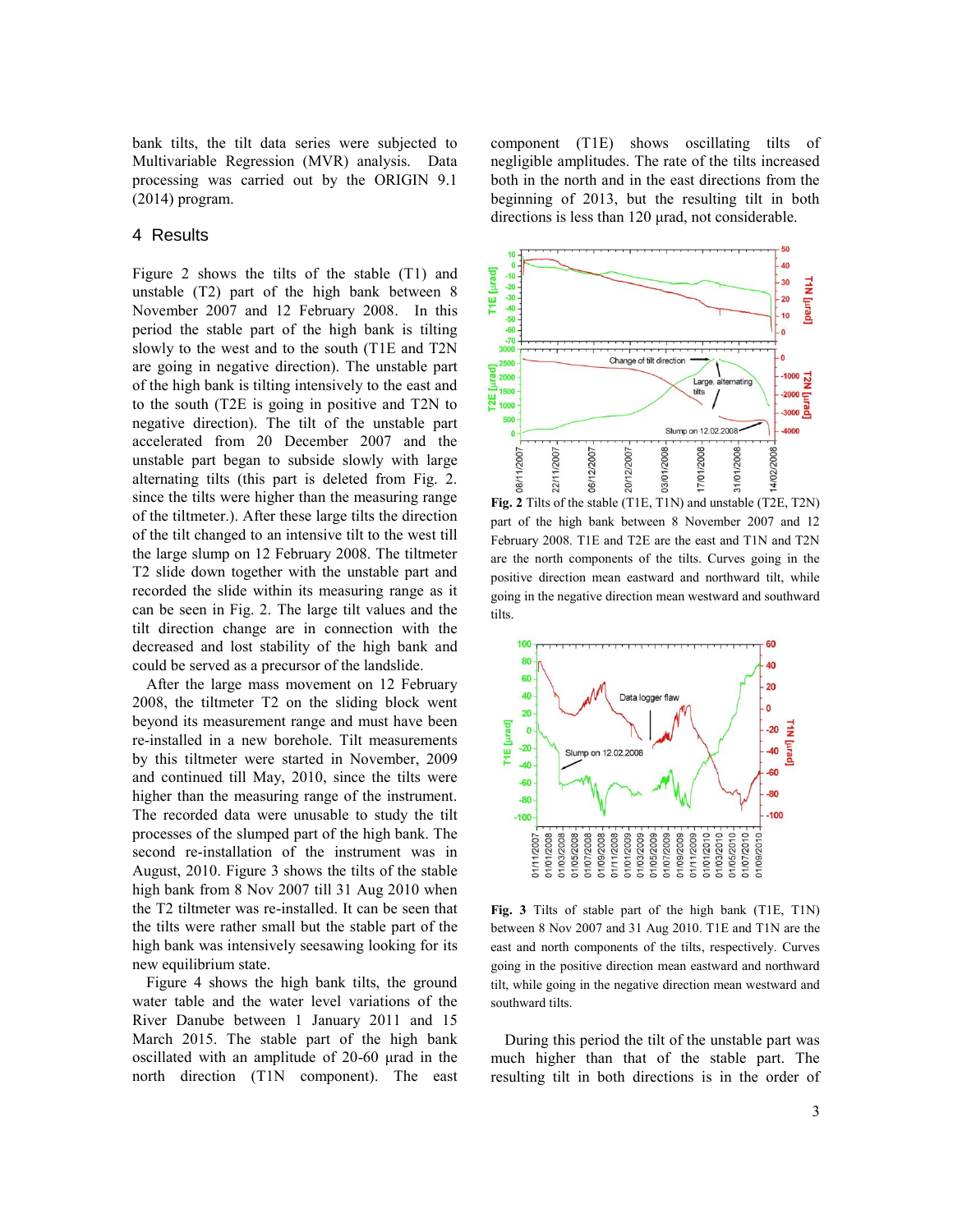1000 μrad. The movement of the unstable part is characterized by high tilt rates in the west and in the north. The rate of the tilts increased both in the north and in the west directions from the beginning of 2013, similarly to the tilt rate of the stable part. The increased tilt rates are probably in connection with the arising of cracks (see Fig. 5). The subsidences with the magnitude of 0.5 - 2 m between the cracks were arising and developed during the high alternating tilts of the unstable part between August 2014 and March 2015.



**Fig. 4** Tilts of stable (T1E, T1N) and unstable part (T2E, T2N) of the high bank between 1 January 2011 and 15 March 2015. T1E, T2E and T1N, T2N are the east and north components of the tilts, respectively. Curves going in the positive direction mean eastward and northward tilt, while going in the negative direction mean westward and southward tilts. GW1 and GW2 denote the ground water tables and DWL denotes the water level of the River Danube.

The results of the MVR analysis are summarised in Table 1. The tilt components were separately involved together with the ground water tables (GW1 and GW2) and the water level of the River Danube into the MVR analysis. The table shows the regression coefficients (caused tilt per water level change of one metre) between each tilt components and the water levels. The calculations were carried out separately for each year to investigate the changes of the regression coefficients due to stability changes of the high bank. The first new crack after the large sump in 2008 appeared in the autumn of 2010. The high regression coefficients between the tilts of the unstable part and the water levels are very diverse showing the increased

instability of the high bank. In 2013 and 2014 the regression coefficients are higher than earlier since some new cracks were arising in 2013 and 2014 and considerable parts of the high bank were subsided  $(0.5 - 2 \text{ m})$  between the existing and newly arised cracks. Figure 5 shows the geological settings of the high bank, the aproximate dates of the arising of the cracks and the presumed ground water flow and material transport during the landslide process.

**Table 1.** Regression coefficients between tilt data and the water level of the River Danube (DWL), the ground water levels (GW1 and GW2). T1E, T1N and T2E, T2N denote the east and north tilt components measured on the top (stable part) and on the unstable (sliding) part of the high bank, respectively. Plus sign denote tilts in the east and north, negative sign in the west and south directions.  $R^2$  is the Rsquare of the adjustment.

| Tilt             | Year | GW1                       | GW <sub>2</sub>           | DWL                       | $R^2$ |
|------------------|------|---------------------------|---------------------------|---------------------------|-------|
|                  |      | $\mu$ rad m <sup>-1</sup> | $\mu$ rad m <sup>-1</sup> | $\mu$ rad m <sup>-1</sup> |       |
| T <sub>1</sub> E | 2011 | $-13$                     | $-35$                     | $\overline{4}$            | 0.800 |
|                  | 2012 | $-41$                     | $-44$                     | 3                         | 0.658 |
|                  | 2013 | $-207$                    | 33                        | $-2$                      | 0.484 |
|                  | 2014 | $-23$                     | 63                        | 2                         | 0.533 |
| T <sub>1</sub> N | 2011 | $-193$                    | 3                         | 7                         | 0.388 |
|                  | 2012 | 28                        | $-98$                     | $-1$                      | 0.793 |
|                  | 2013 | 67                        | -56                       | 1                         | 0.619 |
|                  | 2014 | 0                         | 28                        | 2                         | 0.335 |
| T <sub>2</sub> E | 2011 | $-400$                    | $-178$                    | 18                        | 0.862 |
|                  | 2012 | 167                       | 95                        | $-8$                      | 0.373 |
|                  | 2013 | 369                       | -83                       | 11                        | 0.733 |
|                  | 2014 | -156                      | $-1095$                   | 15                        | 0.859 |
| T <sub>2</sub> N | 2011 | 185                       | -287                      | -16                       | 0.965 |
|                  | 2012 | 33                        | -512                      | -6                        | 0.933 |
|                  | 2013 | $-1380$                   | $-71$                     | $-30$                     | 0.690 |
|                  | 2014 | 776                       | $-1198$                   | $-22$                     | 0.531 |

It can be seen that the effect of the ground water on the high bank tilts is from one to two orders of magnitude higher than that of the water level changes of the River Danube. The changing signs of the regression coefficients can be explain with the different stability state of the high bank and with the interaction between the ground water level and the water level of the river. This latter is especially obvious in the case of the east tilt component of the unstable part of the high bank (T2E) where regression coefficients between T2E and GW2 have opposite signs. It means that the increasing water level of the River Danube hinders – by its hydrostatic pressure – the ground water flow into the river (see Fig. 5). The effect of the water level variation of the river on the tilt of the unstable part of the high bank is about one order of magnitude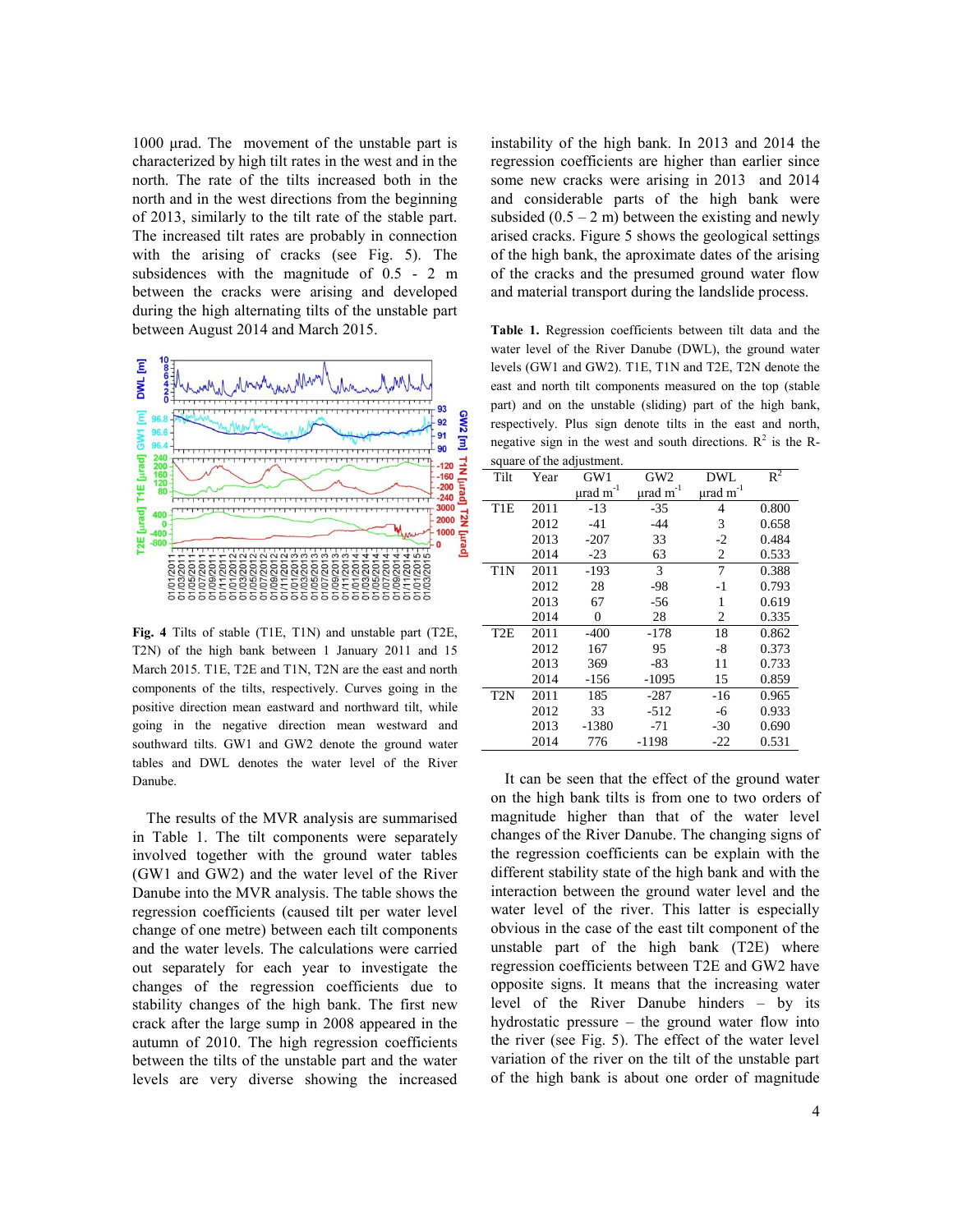higher than of the tilt of the stable part. The River Danube is washing away the north part of the high bank more intensive than the south part and this undermining causes the northward tilt of the unstable part. The sinking masses of the highbank push the material simultaneously under the stable high bank and into the River Danube (Fig. 5). The ground water washes the loess continuously into the river causing the alternating east-west tilt of the high bank (Figs. 3 and 4).



**Fig. 5** Landslide process of the high loess bank of the River Danube at Dunaszekcső. (after Moyzes and Scheuer, 1978; Pécsi et al., 1979; Kraft, 2005; Újvári et al., 2009))

## **5 Conclusions**

Our study showed that the results of the continuous borehole tilt measurements together with the ground water and river water level data can be used for study of sliding processes of high river banks and contribute to a better understanding of these processes than e.g. the intermittent geodetic measurements. The presented measurements can be used as continuous data source for an early warning system particularly when, the instruments are the parts of an on-line measuring system. However, a lot of research is still necessary to obtain an operating early warning system, the following results of this study can be assumed as a possible precursor of an impending landslide:

high tilt values with alternating direction precede large movements. The duration between the beginning of the large tilts and large movements can be very different, from some weeks to some months. Other parameters must also be taken into consideration for a more accurate forecast of taking place of a large movement.

- increased tilt rates in a direction and an abrupt change of the direction.
- increasing regression coefficients between the tilts and the hydrologic parameters indicate that the stability of the high bank is growing weaker.

An exact date of the landslide cannot be stated on the basis of the above mentioned warning signals but they are very important for taking protective measures to mitigate possible damages.

### **6 Acknowledgements**

This work was funded by the Hungarian National Research Fund (OTKA) under project K 81295. Special thanks to Tibor Molnár for his careful maintenance of the instruments to Ágnes Gimesiné Németh, Ferenc Schlaffer for their help in the field works: drilling boreholes, battery changes and reading the data out.